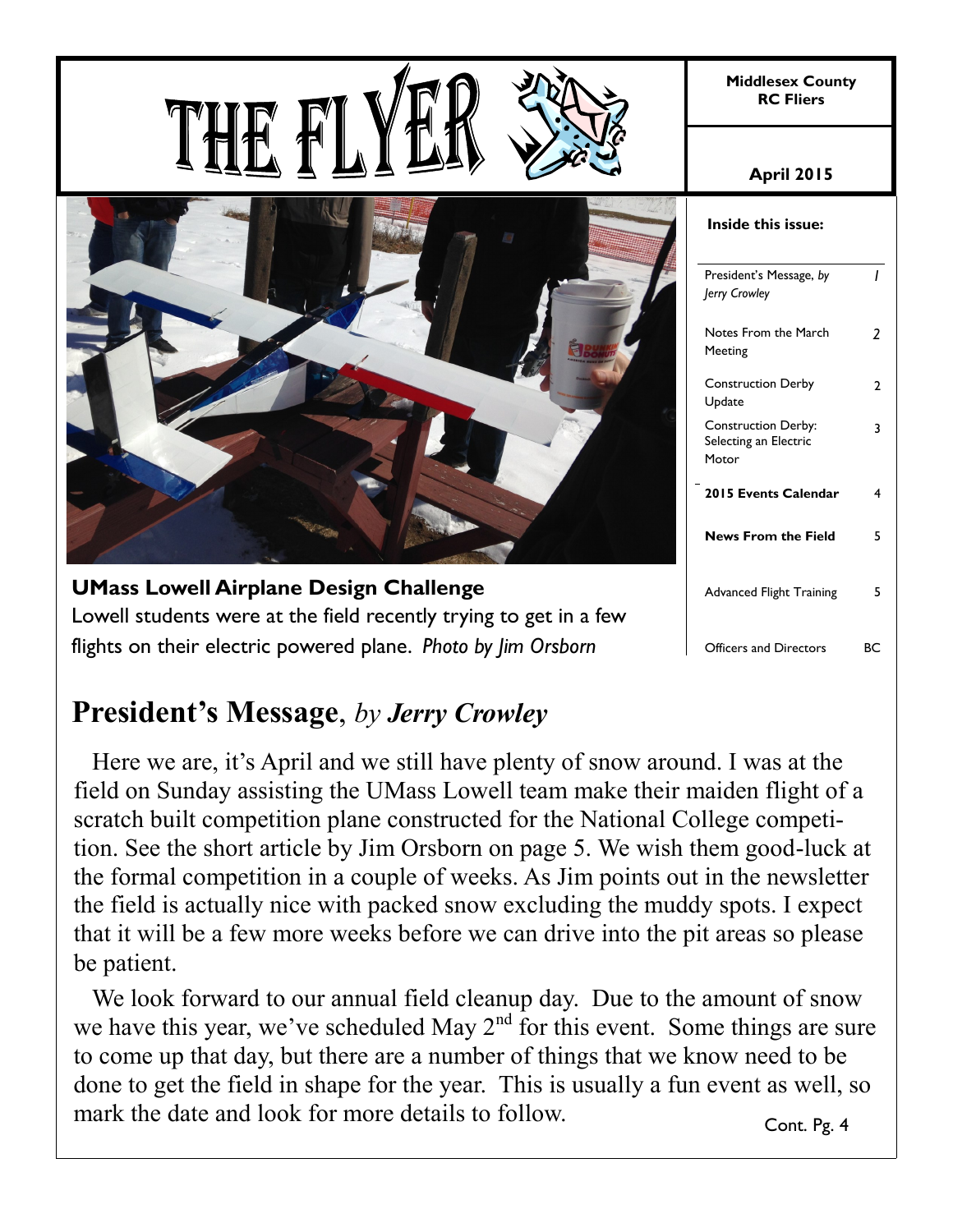# **Notes from the Mar. Meeting Construction Derby Update**

 Jeff reported that he has paid the school rental bill and that the club netted just over \$1,100 for the 2015 Raffle. The bank balance as of Feb 27th was \$14,818.85 and we are currently standing as 68 paid members for 2015. There were 22 members at the meeting, with two new members including Mel Suarez and Alan Holt.

 A draft flyer for the Construction Derby was discussed with the group. Everyone liked the idea of an electric powered plane, but the group felt that the planning committee should pick the recommended motor and that the club will buy the motors in advance of the event. Jim Orsborn agreed to pick a motor and present a budget at the next meeting.

 As a potential cost savings proposal, Jim mentioned that the Flight Training this year will likely involve more pilots who want to learn on electric versus the glow powered planes that we currently recommend. If the club buys motors (and batteries) for the construction derby, then they will probably come in handy as spare units for the training program.

 Jeff mentioned that the Town is no longer considering Veteran's Field as a possible site for a proposed new High School.

 There are rumors that a new AMA club is starting up in Tyngsboro; and an agreement has been reached to keep the sod farm site open for another year pending town by-law questions.

 The Club's Event Calendar was discussed but event details are still pending.

 We discussed the proposed plans for the 2015 Construction Derby during the March meeting. The general plan was approved with one change — everyone at the meeting wanted us to pick the motor in advance and have the club provide it as part of the kit. So please take a look at the accompanying article that describes how we picked a motor and our progress finalizing the choice.

 Thus far, we've had only three of four members sign up to be Team Captains. We would really like to identify a couple more, so that we can accept everyone who shows up for the event. With the change that the club will provide the motor; all that a Team Captain will need to supply will be the team radio (Tx, Rx and servos) and a few common construction tools. If you are interested, please contact Jim Orsborn.

## **Understanding the motor specification numbers**

 Cobra uses the diameter and length of the motor as the first two numbers so a C-2221 is 22 mm in diameter and 21 mm long. The last number is the number of turns in the motor windings. The Kv number relates to prop RPM for every volt of applied power. Finally, the Max Amps and Power values should not be exceeded when selecting a prop.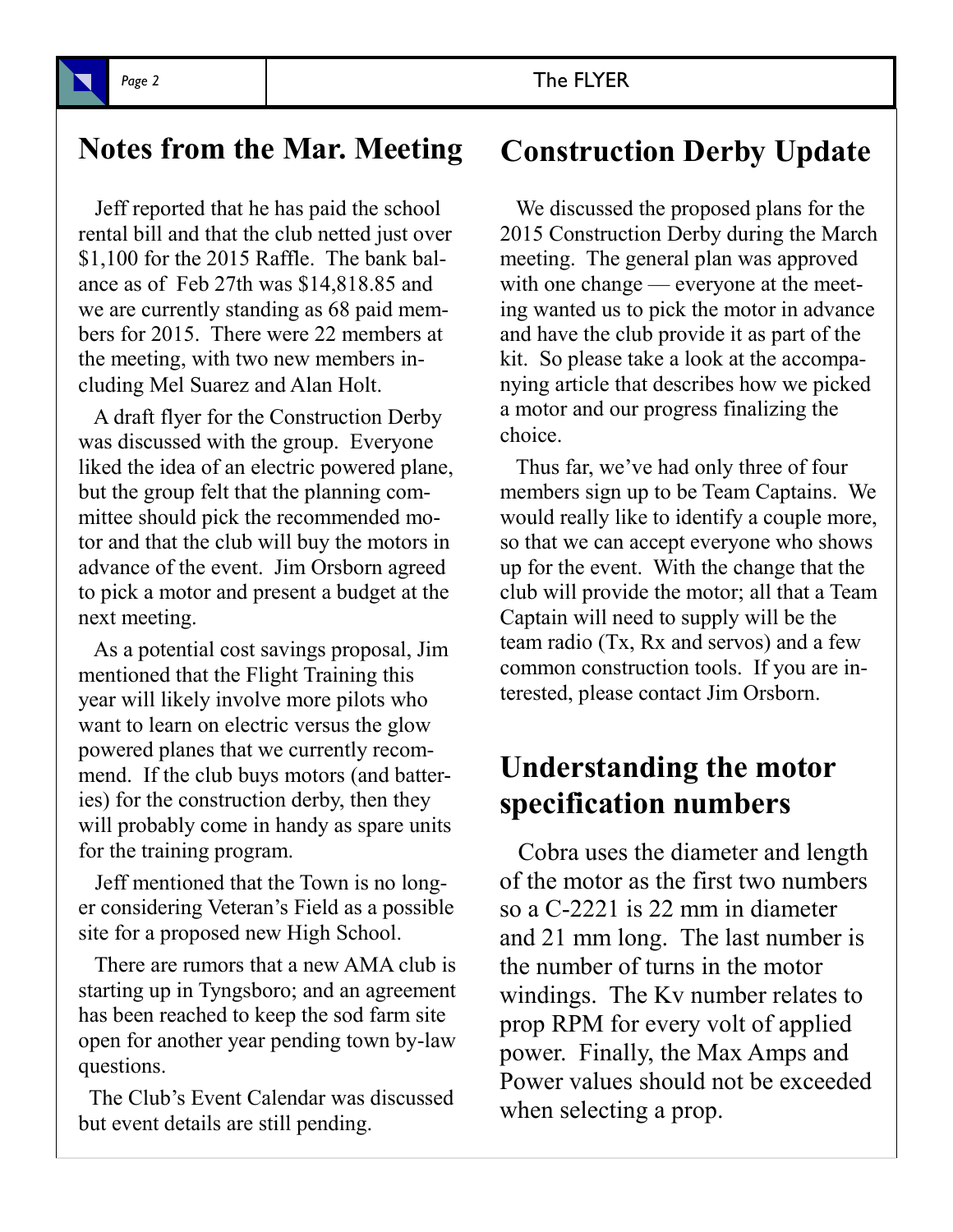### **Construction Derby: Selecting an Electric Motor**

 The membership asked us to select a motor, ESC and battery combination that everyone would use for the 2015 Construction Derby. So this article will explain the process that was used to select these items.

 Based on some initial ideas discussed last month, we expect that a typical derby model will weigh about 2 pounds, and based on typical guidelines for power requirements, we expect that the motor need to deliver about 300 Watts (W) of power.

 With this information, I chose to start by looking at Cobra motors. Cobra seems to offer the widest selection of motors, and each motor has a propeller data sheet that provides information on how a range of props will work with the motor. Having data on appropriate as well as inappropriate props is extremely helpful.

 So I began the search, by looking for motors with a Kv rating that was just under 1,000. The Kv rating of a motor is an indication of how fast the motor will turn a prop with a given battery. With our 3S battery, we can expect this range of motors to turn our prop at about  $9,000$  RPM (e.g.  $3S =$ 11.1 V times 950 is 10,500)

 The Cobra (innov8tivedesigns.com) website offered several motors in this range, so I needed to compare all of the choices. The table below compares six Cobra motors and the Power 15 from E-Flite. The first six columns show data straight from the motor spec sheets. The prop data is from the accompanying data sheet where I selected the best prop choice for delivering about 300 W of power.

 Based on this data set, I have chosen the C-2820/12 motor. The Power 15 would be a good second choice; but the Cobra motor is \$20 less expensive, weighs 14 gm (10%) less, and will deliver 300 W with a 10" versus an 11" prop (and moving up to the 11" prop will deliver just over 300 W if needed).

 NEWS UPDATE: Once the motor arrived, Ray installed the combo on a three year old derby plane he had saved and we plan to test fly it to confirm all of these estimates.

#### **Cobra Motor Choices (See pg. 2 for an explanation of these numbers)**:

| Model           | Kv  |         | Price Max Amps / Power | Wt.             | Shaft Dia. Prop Data |                          |
|-----------------|-----|---------|------------------------|-----------------|----------------------|--------------------------|
| $C-2217/20$     | 960 | \$30.99 | 20 A / 220 W           | $72 \text{ gm}$ | 3.17                 | Less than 200 W          |
| $C-2221/16$     | 940 | \$32.99 | 25 A / 280 W           | 88 gm           |                      | 4 mm Less than 200 W     |
| $C-2820/12$ 970 |     | \$42.99 | $40$ A $/$ 440 W       | 138 gm          |                      | 5 mm 10x7-E, 26A, 288W   |
| $C-2820/14$     | 840 | \$42.99 | 36 A / 400 W           | $140$ gm        |                      | 5 mm 11x7-E, 20A, 222 W  |
| $C-2814/20$     | 850 | \$37.99 | 25 A / 280 W           | $109$ gm        |                      | 5 mm 11x7-E, 17 A, 195 W |
| $C-3515/14$     | 950 | \$51.99 | 44 A / 490 W           | $178$ gm        |                      | 5 mm 9x9-E, 25 A, 281 W  |
| Power 15        | 950 | \$64.99 | 42 A / 575 W           | $152$ gm        |                      | 5 mm 11x7-E, 28 A, 308 W |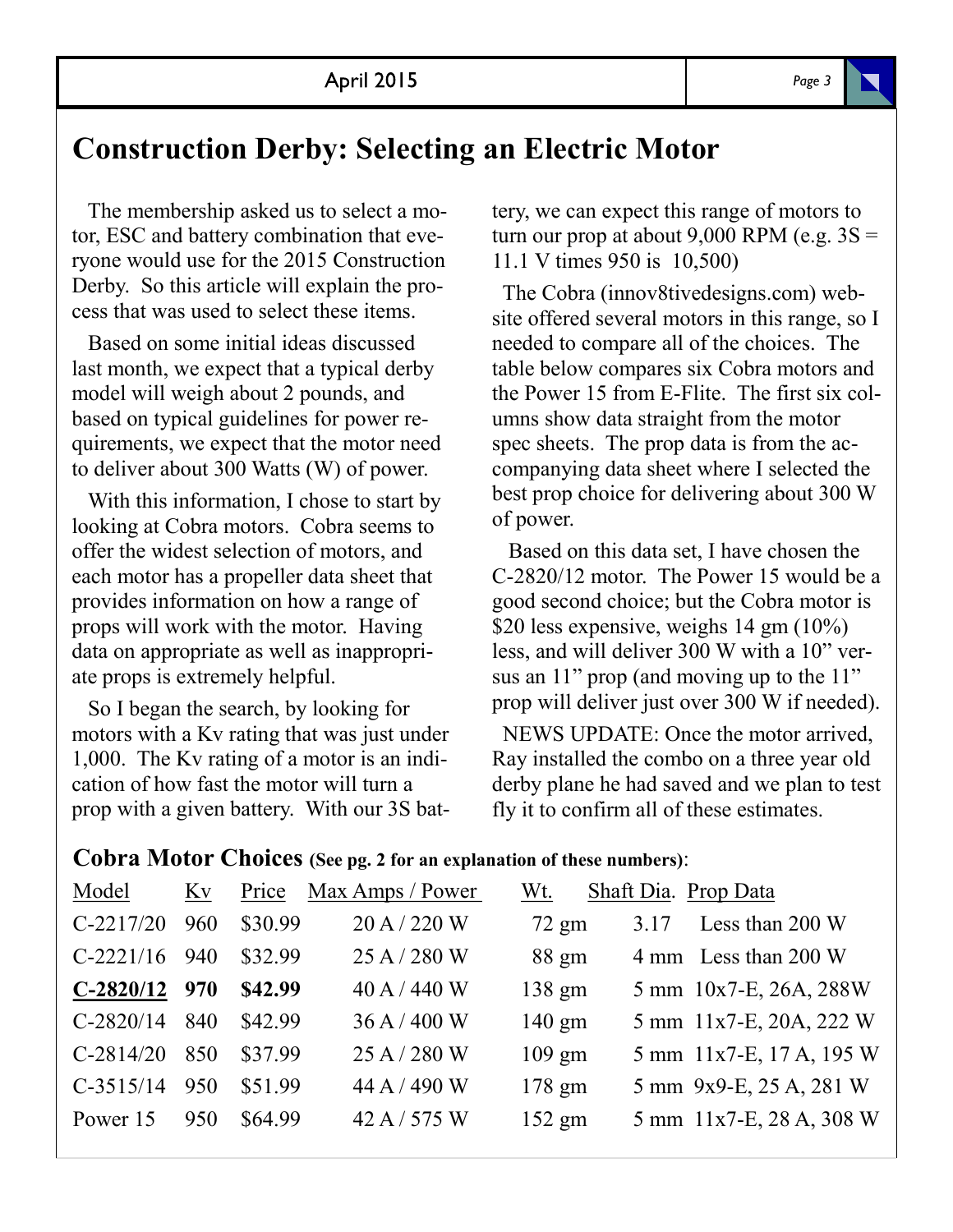# **President's Message (Cont.)**

 Some of the items that we intend to address on Clean-up Day include:

- General clean up of the area
- Painting
- Replace the Gazeebo end gables
- Replace rotted bench boards
- Install a solar charging station
- Install the new Lock Box
- Over seed the pit area

 Jim Orsborn is off to a good start with our Newsletter, but I would remind you that it is your Newsletter as well. See Jim's article on Selecting a Motor for the Construction Derby Event. I think he has plans for a couple construction articles and more on the Second Flight School. If you have another idea or a special topic of interest, let us know so we can include it in a future issue.

 Try and make the Club meeting on Wednesday, April 8<sup>th</sup>, we need your inputs. I hope to see everyone at the field soon, good safe flying.

Jerry Crowley President MCRCF

# **2015 Event Calendar:**

| Next Month                |                   |
|---------------------------|-------------------|
| Field Clean-up Day        | Sat. May 2nd      |
| <b>Future Events</b>      |                   |
| <b>Construction Derby</b> | Sun. Jun 7th      |
| Family Day                | Sun. Jun 28th     |
| Club Mtg at Field         | Wed. Jul 8th      |
| Open Fun Fly $*$          | Aug (date is tbd) |
| Yankee Doodle Day         | Sat. Sep 12th     |
| Xmas Party                | Sat. Jan 9th 2016 |
| 25th MCRCF Auction        | Sun. Jan 31, 2016 |

## **Construction Derby (Cont.)**

 So the motor, ESC combo was installed on "Quickie," a Const. Derby plane built a couple years ago. Ray took it to the field and it flew like great; plenty of power, good thrust and no trimming needed. Here are the final quantitative numbers:

Full up plane weight — 2 Lb. 5.4 oz. 9x7.5 E Prop = 12.7v, 21.2A, 270 W  $10x7 \text{ E Prop} = 12.5y, 24A, 300W$ 

 These numbers are dead on with what we expected/needed, so we're ready to recommend that the Club purchase this combo and we can proceed with final plans for the 2015 Construction Derby.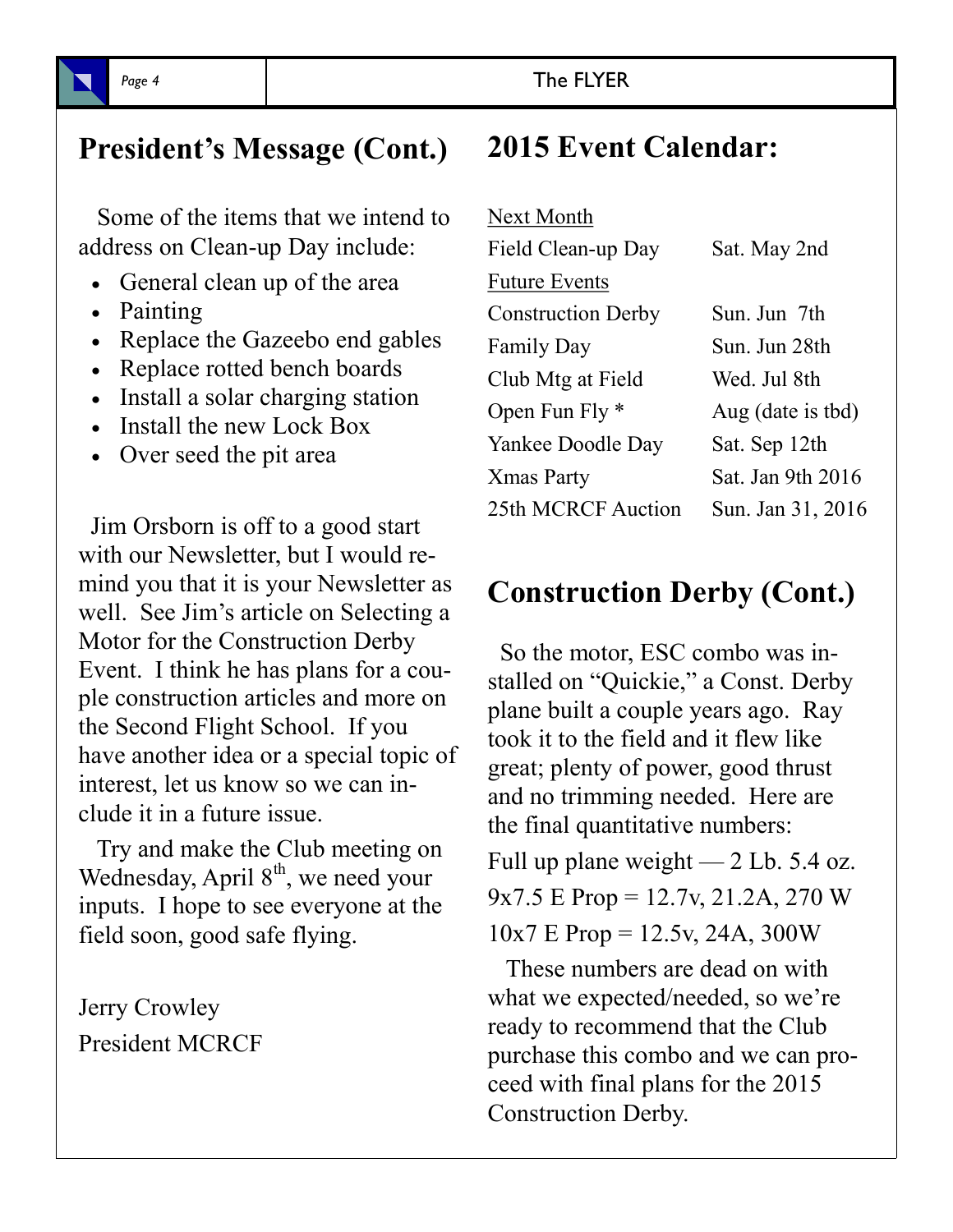### **News From the Field** *by Jim Orsborn*

 Sunday, Mar 29th. We had some UMass Lowell students at the field today. See the cover photo. The students are part of a design challenge. They have an electric plane that is designed to carry a 5 lb. wood block in the guppy shaped mid section. It can also carry and drop a 2 oz. whiffle ball. The students made three successful flights (but without the extra weight) from the snow covered runway before I had to leave.

 Plenty of other MCRCF club members were on site as well. Big gas planes and the electric helicopters.

 Welcome our newest and youngest member, Teddy (Ray's grandson). Teddy came to the field to show us how he can do flips with his quad copter. Ray expect to see him solo this summer.

 So winds were from the north and the runway was mostly covered with packed snow. The upper entrance was quite wet and muddy where the snow has melted. Parking is limited to one row of parallel cars along the roadway.

 Coffee, winter cover, sunglasses and boots were standard for the day.

# **Advanced Flight Training**

 Well I decided to take a suggestion offered by Don Fitzreiter at last month's meeting. Basically, Don thought that an Advanced Training Class should focus on selecting a second plane — what should follow that Sig Kadet LT-40. So I'm planning to put together a couple articles with pictures and run thru a couple informal training night lessons at the field.

 As a start, I've selected a Great Planes Easy Sport MKII as the plane. This is a well designed shoulder wing plane. It has a symmetrical wing with only a few degrees of dihedral. It still uses a nose wheel steering, so ground handling will not be a problem. With an OS .55 AX for power, the plane should be able to handle all of the maneuvers that I plan to cover.

 What I'm going to do is start with the model construction, and try to introduce everyone to a few techniques for "tightening" up the control linkages. I also plan to include the extras that I think are important with any model. The plane is still under construction, so these How To articles will start appearing next month.

 If you are interested in following along, Paul at RCBuyers says that he has a couple units on back order with expected delivery in late April. I also know of a used plane that is available. Following the construction, I intend to take the plane up to the field and go thru a detailed flight trimming sequence. I want to make sure everything is trimmed properly before starting to use the plane for any demo flights.